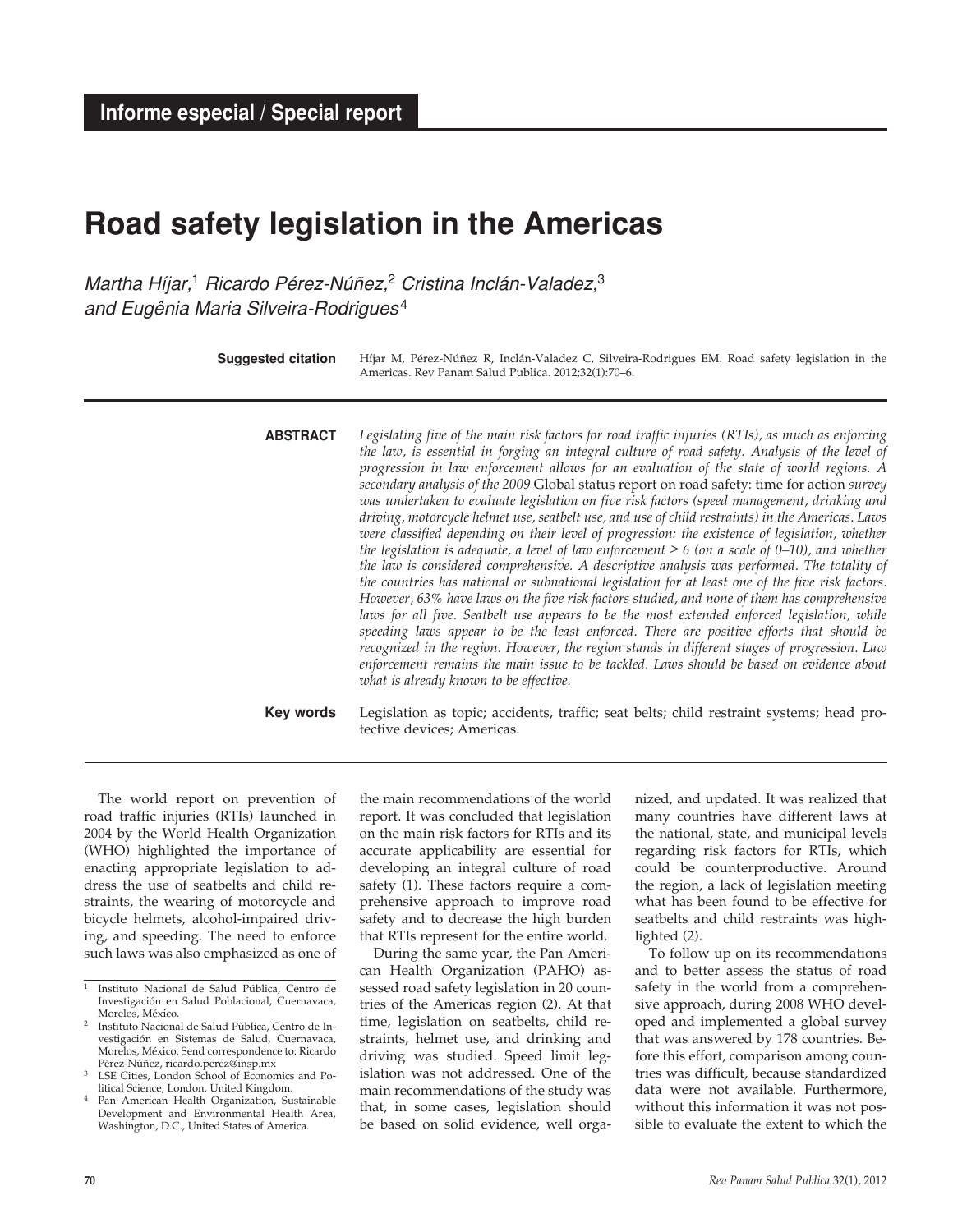comprehensive approach recommended by WHO is being implemented by countries (3). PAHO led this effort for the region of the Americas and published a regional report with the main results of this global survey for the countries of the region (4). The objective of the present study is to perform an in-depth analysis of the level of progression of road safety legislation in the Americas. Analysis of the level of progression in law enforcement allows for evaluation of the state of the region in a positive and realistic way, highlighting the region's assets and gaps in this important public health problem.

#### **MATERIALS AND METHODS**

#### **Design and study population**

A secondary analysis of the 2009 *Global status report on road safety: time for action* survey (GRSS) was carried out (3). This survey had the objective of assessing the status of road safety in all WHO member states to detect potential gaps in road safety and then help countries to identify key priorities for intervention. Indirectly, this survey also evaluated the extent to which countries had followed the recommendations of the world report on RTI prevention published by WHO in 2004 (1).

Although 178 countries answered the world survey, this analysis focuses on the 30 of the 34 member states from the region of the Americas, one associate member state (Puerto Rico), and one invited country (British Virgin Islands) that participated in this global initiative. Antigua and Barbuda, Dominica, Grenada, Haiti, and Saint Kitts and Nevis did not participate. This number represents 88% of the countries in the region but accounts for 99% of the population living in the Americas. The GRSS in the Americas was conducted beginning in May 2008 and was completed in September 2008 (4).

#### **Data collection and conformation of variables**

The GRSS consisted of a self-administered questionnaire that was sent to all participant countries. To lead this effort, national data coordinators in each country were identified and then trained by PAHO specialists to standardize application of the survey. National data coordinators were asked to involve in

the survey up to eight local experts from the health, transport, and enforcement sectors among nongovernmental organizations, academics, and other road safety practitioners. Each respondent was asked to complete the questionnaire independently and then to discuss each of the answers at a consensus meeting. In Puerto Rico and Saint Vincent and the Grenadines, the questionnaire was completed only by the national data coordinator taking into consideration the survey filled by the people involved. A final country response was then submitted to PAHO. In order to solve and elucidate any inconsistencies, information was integrated into a database that was further validated by establishing a dialog between PAHO representatives and the national data coordinator to resolve any inconsistencies. This information was then sent for government approval. More detailed information on the methodology has been published elsewhere (5).

The applied questionnaire mainly explored the availability of legislation on five behavioral risk factors: speeding, drinking and driving, motorcycle helmet use, seatbelt use, and use of child restraints. The perception of enforcement levels related to each legislation was also evaluated on a scale of 0–10. These grades were the result of a consensus among all local respondents. For this analysis, laws were classified on a scale, depending on their level of progression, using the following criteria: existence of a specific law tied to the corresponding risk factor; existence of a specific law and whether it was adequate; existence of a specific law and whether it was enforced (a subjective threshold of  $\geq 6$ , taking as reference the reported perception of enforcement, was used); and if the law was considered comprehensive, a combination of the existence of the law, its adequacy, and a high level of enforcement  $(≥ 6)$  (see Table 1). This work set the cut-off point at 6 to define adequate enforcement of laws for two reasons. The first was that only a few countries in the region reported enforcement > 7 for any of the five laws [cut-off point defined by WHO in the GRSS (3)]. The second reason was that the number 6 represents the minimum approbatory score as it is above the halfway point of 5.

Adequacy of laws was defined by specific recommendations of WHO based on what has been found to be effective in

terms of injury prevention (1). It has been widely accepted that countries need to set speed limits that reflect the function of individual roads, notably in urban areas where speed limits should not exceed 50 km/h; blood alcohol concentration (BAC), or the equivalent breath alcohol content limits, should be 0.05 g/ dL or less; helmet laws should cover all riders who are legally allowed to ride on motorized two- or three-wheelers, all engine types, and all road types, and helmets should meet national or international standards; and seatbelts should be used by front- and rear-seat occupants of all vehicles.

#### **Analysis**

A descriptive analysis was performed; central tendency and dispersion measures were calculated for continuous variables (mean, maximum, and minimum values) as well as frequencies and percentages for categorical variables using Stata 10.1 (6).

#### **RESULTS**

As can be seen in Figure 1, 63% of the countries under study had laws for the five risk factors studied, and only Bolivia did not have legislation for two risk factors. On the other hand, 60% of the countries had no comprehensive laws for any of the five risk factors, with Canada, Brazil, and Barbados addressing the most risk factors: three each. Figure 2 shows the level of progression of these five risk factors in the Americas region. Results are presented separately by risk factor.

## **Speeding**

Table 2 indicates that the 30 countries have national legislation on speeding, and two countries (United States of America and Canada) have legislation set at the subnational level. In Canada all subnational legislation sets speed limits at 70 km/h, but in the United States the limit varies across states. However, this legislation is adequate in only three countries (9.4%): Honduras, Nicaragua, and Paraguay. Legislation in 63% of the countries established that speed limits on urban roads should not exceed 50 km/h. Local decision makers have the authority to reduce these national speed limits in 28% of the countries evaluated. On average, enforcement of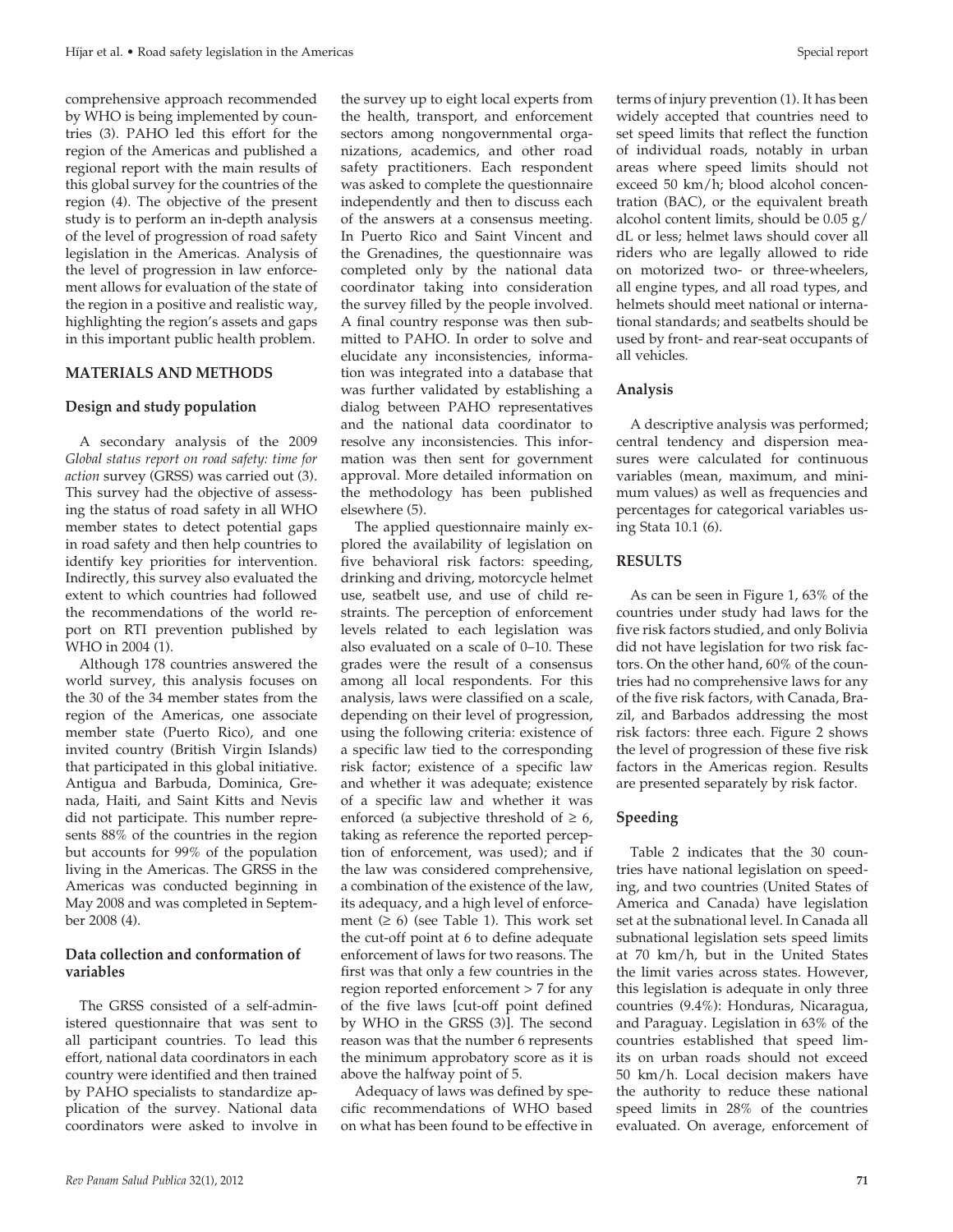|  |  |  | TABLE 1. Criteria for classifying laws depending on their level of progression |
|--|--|--|--------------------------------------------------------------------------------|
|--|--|--|--------------------------------------------------------------------------------|

| <b>Risk factor</b><br>Existence        |                                                                                                                                                                                                 | Adequacy                                                                                 | Enforcement                                                                        | Comprehensive law<br>Countries with speed limits on urban roads not<br>exceeding 50 km/h that give provincial or local<br>decision makers the authority to reduce these national<br>speed limits and that report enforcement at a value of<br>6 or more (on a scale of 0-10) |  |  |  |  |  |
|----------------------------------------|-------------------------------------------------------------------------------------------------------------------------------------------------------------------------------------------------|------------------------------------------------------------------------------------------|------------------------------------------------------------------------------------|------------------------------------------------------------------------------------------------------------------------------------------------------------------------------------------------------------------------------------------------------------------------------|--|--|--|--|--|
| Speeding                               | Speed limit not exceeding 50 km/h<br>Legislation regulating<br>speed limits<br>Legislation gives provincial or local<br>decision makers the authority to<br>reduce these national speed limits. |                                                                                          | Law is reported to be<br>enforced at a value of 6 or<br>more (on a scale of 0-10). |                                                                                                                                                                                                                                                                              |  |  |  |  |  |
| Drinking<br>and driving<br>and driving | Legislation on drinking                                                                                                                                                                         | Use of BAC limit of less than or<br>equal to 0.05 g/dL                                   | Law is reported to be<br>enforced at a value of 6 or                               | Countries with legislation on drinking and driving that<br>use a BAC limit of less than or equal to 0.05 g/dL that                                                                                                                                                           |  |  |  |  |  |
|                                        |                                                                                                                                                                                                 | BAC limit for young or novice<br>drivers set lower than limit for<br>general population. | more (on a scale of 0-10).                                                         | set a BAC limit for young or novice drivers lower than<br>limit for general population and report enforcement at a<br>value of 6 or more (on a scale of 0-10)                                                                                                                |  |  |  |  |  |
| Helmet use                             | Legislation on helmet<br>use                                                                                                                                                                    | Helmets to be worn by all<br>passengers of all ages                                      | Law is reported to be<br>enforced at a value of 6 or                               | Countries with legislation that requires helmets to be<br>worn by all passengers of motorized two-wheelers, for                                                                                                                                                              |  |  |  |  |  |
|                                        |                                                                                                                                                                                                 | For all engine types of motorized<br>two wheelers                                        | more (on a scale of 0-10)                                                          | all engine types of motorcycles, on all roads; requires<br>helmets to meet a specific standard; and is reported<br>to be enforced at a value of 6 or more (on a scale of                                                                                                     |  |  |  |  |  |
|                                        |                                                                                                                                                                                                 | On all roads                                                                             |                                                                                    | $0 - 10$                                                                                                                                                                                                                                                                     |  |  |  |  |  |
|                                        |                                                                                                                                                                                                 | Helmets required to meet a specific<br>standard                                          |                                                                                    |                                                                                                                                                                                                                                                                              |  |  |  |  |  |
| Seatbelt<br>use                        | Legislation on seatbelt<br>use                                                                                                                                                                  | Applies to all car occupants (front-<br>and rear-seat occupants)                         | Law is reported to be<br>enforced at a value of 6 or<br>more (on a scale of 0-10)  | Countries with national or subnational laws that apply<br>to all car occupants (front- and rear-seat occupants)<br>with a report of enforcement at a value of 6 or more<br>(on a scale of $0-10$ )                                                                           |  |  |  |  |  |
| Use of child<br>restraints             | Legislation on use of<br>child restraints                                                                                                                                                       | N/A                                                                                      | Law is reported to be<br>enforced at a value of 6 or<br>more (on a scale of 0-10)  | Countries with national or subnational laws on the use<br>of child restraints for young children in vehicles and a<br>report of law enforcement of 6 or more (on a scale of<br>$0 - 10$                                                                                      |  |  |  |  |  |

*Note:* BAC: blood alcohol concentration, N/A: not applicable.

speeding laws was reported to be low, with a value of 3.7 in the region. Only Brazil, the British Virgin Islands, Costa Rica, and Panama (12.5% of participating countries) reported enforcement to be equal to or greater than 6 on a scale of 0–10. As a result, no country had comprehensive laws on speeding, according to the criteria used for this analysis.

### **Drinking and driving**

The totality of countries has legislation on drinking and driving. In 31% of participating countries, the BAC limit for the general population was 0.05 g/dL or less. Ten of the countries studied (Argentina, Brazil, Chile, Colombia, Costa Rica, El Salvador, Nicaragua, Panama, Peru, and Suriname) reported limits varying up to a maximum of 0.05 g/dL. The BAC limit in Honduras was 0.07 g/dL, while in the Bahamas, Belize, the British Virgin Islands, Canada, Ecuador, Guyana, Jamaica, Puerto Rico, Saint Lucia, Trinidad and Tobago, the United States, Uruguay, and Venezuela the BAC limit was 0.08 g/dL. Legislation in the United States as well as Paraguay and Guatemala is set at the subnational level. Although the United States reported a national BAC

level, the other two countries did not report national BAC levels. Worth mentioning is that in Mexico, the BAC level is set at the subnational level.

Few countries follow WHO's recommendation of establishing BAC limits for younger or novice drivers at lower levels than for the general population. Only Canada, the United States, Puerto Rico, Brazil, and Panama reported having lower levels for these subgroups in this important risk factor. In this sense, adequate legislation on drinking and driving was present only in Brazil and Panama (6.3% of participating countries) with BAC limits of 0.02 and 0.01 g/dL, respectively. Although the BAC limits were the same for the general population and for younger people, legislation in both countries was considered adequate as both levels do not exceed those recommended for younger drivers. These two countries also gave the level of enforcement a high rating and consequently were the only two countries with comprehensive laws. However, Costa Rica and Venezuela rated law enforcement at 6 and 7, respectively, which is high given that the average level of enforcement in the region was 3.6 for this risk factor.

Worth mentioning is that countries such as Barbados, Bolivia, Cuba, Dominican Republic, and Saint Vincent and the Grenadines used different parameters to define and measure the presence of alcohol in blood (physician certificate or breath content).

### **Helmets**

All countries studied reported having national or subnational legislation on helmet use, but as for the previous two risk factors, adequate laws were present in only 40.6% of the countries: the Bahamas, Barbados, Brazil, Canada, Chile, Colombia, Jamaica, Mexico, Peru, Puerto Rico, Saint Vincent and the Grenadines, Trinidad and Tobago, and Venezuela. In slightly more than 48% of the countries, legislation did not require helmets to meet a recognized safety standard. In terms of the level of enforcement, only 40.6% of the countries reported having a level of 6 or more on a scale of 0–10: Barbados, Brazil, Canada, Colombia, Costa Rica, Cuba, El Salvador, Panama, Saint Lucia, Saint Vincent and the Grenadines, Suriname, Trinidad and Tobago, and Venezuela. The average law enforcement in the Americas was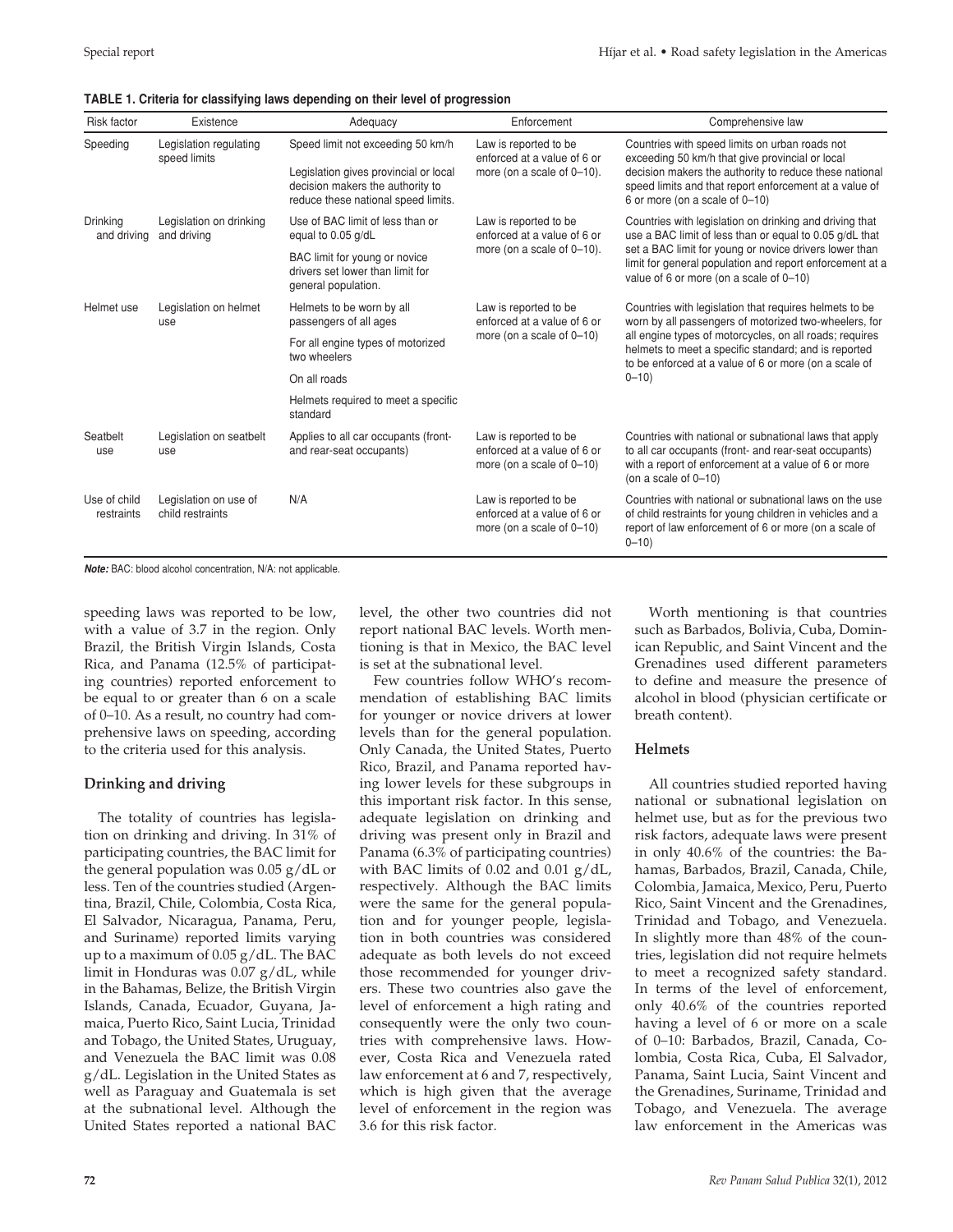

**FIGURE 1. Number of laws addressed and number of comprehensive laws for the five risk factors under study in the region of the Americas, by country, 2008**





<sup>a</sup> Adequacy of child restraint laws was not evaluated.

5.1. Comprehensive laws existed in only 21.9% of the countries: Barbados, Brazil, Canada, Colombia, Saint Vincent and the Grenadines, Trinidad and Tobago, and Venezuela.

#### **Seatbelts**

Bolivia was the only country that lacked any type of legislation aimed to address seatbelt use. The rest of the

countries have national or subnational legislation on the obligatory nature of seatbelt use. Although this risk factor could be seen as the most targeted of the five risk factors under study, seatbelt use is obligatory for all passengers in only 63% of the countries. This issue was not explored in the United States because questions about the characteristics of legislation and level of enforcement were not applied for countries that do not have legislation at the national level. Although in Canada seatbelt legislation is set at the subnational level, those questions were answered.

Law enforcement was rated at 6 or higher by 56% of the countries. The average enforcement level was 5.8 in the countries with legislation, which is higher than the number for the other four risk factors. However, comprehensive laws were reported in only 34.4% of participating member states: Barbados, Brazil, the British Virgin Islands, Canada, Colombia, Costa Rica, Hondu-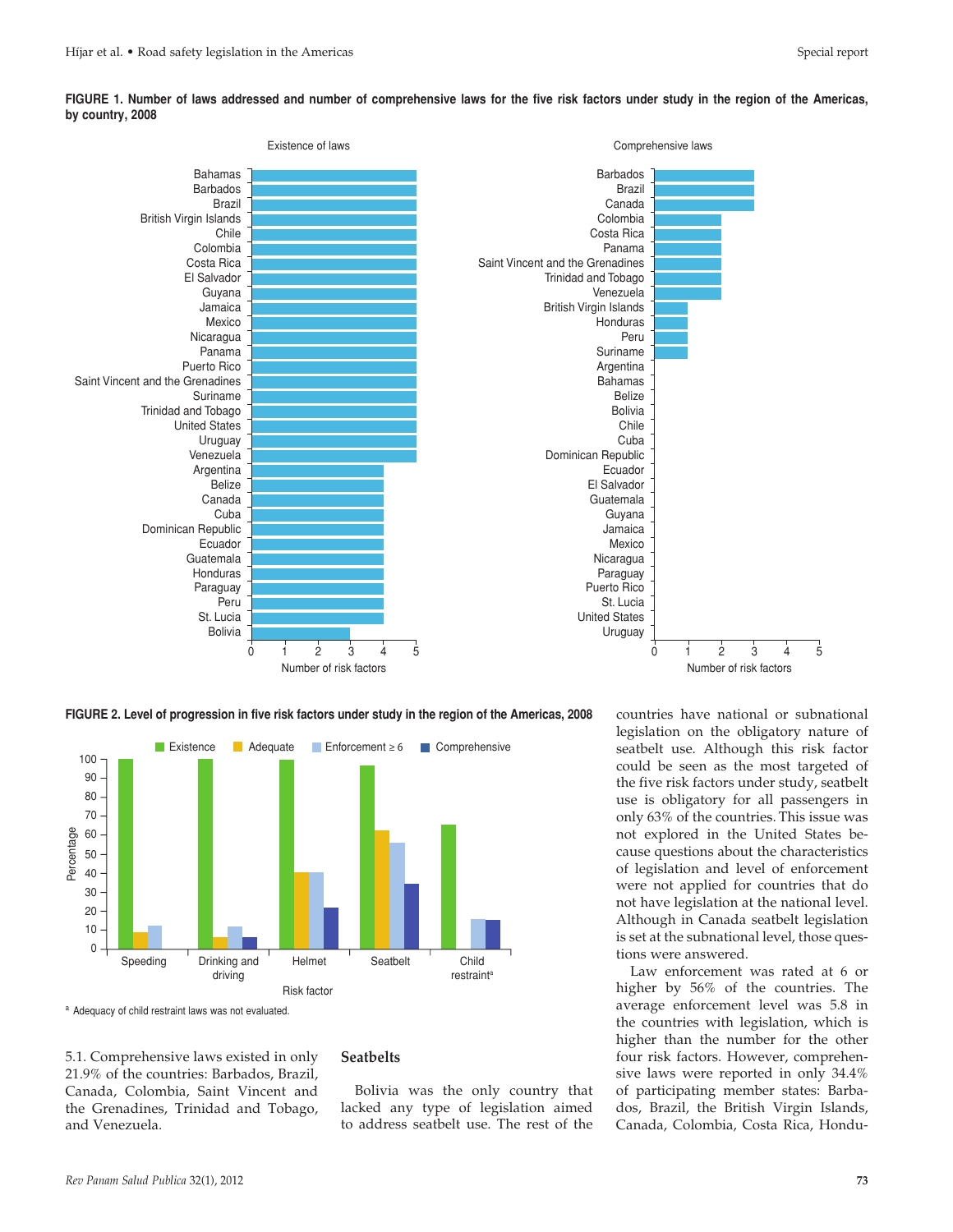#### **TABLE 2. Legislation, adequacy, and law enforcement for five behavioral risk factors for road traffic injuries in the region of the Americas, 2008**

|                            | Speeding         |           |                |           | Drinking and driving |              |                | Helmet    |                  |           | Seatbelt       |       |                  |              | Child restraint |       |                  |                |       |
|----------------------------|------------------|-----------|----------------|-----------|----------------------|--------------|----------------|-----------|------------------|-----------|----------------|-------|------------------|--------------|-----------------|-------|------------------|----------------|-------|
| Country                    | Exist.           | Adeg.     | Enf.           | Comp.     |                      | Exist. Adeq. | Enf.           | Comp.     | Exist.           | Adeg.     | Enf.           | Comp. |                  | Exist. Adeq. | Enf.            | Comp. | Exist.           | Enf.           | Comp. |
| Argentina                  | Yes              | No        | 3              | No        | Yes                  | No           | 3              | No        | Yes              | No        | 1              | No    | Yes              | Yes          | 3               | No    | Yes              | <b>NA</b>      | No    |
| <b>Bahamas</b>             | Yes              | No        | 5              | No        | Yes                  | No           | 3              | No        | Yes              | Yes       | 3              | No    | Yes              | Yes          | 0               | No    | Yes              | 0              | No    |
| <b>Barbados</b>            | Yes              | No        | 5              | No        | Yes                  | No           | 2              | No        | Yes              | Yes       | 8              | Yes   | Yes              | Yes          | 8               | Yes   | Yes              | $\overline{7}$ | Yes   |
| <b>Belize</b>              | Yes              | No        | $\mathbf{1}$   | No        | Yes                  | No           | 3              | No        | Yes              | No        | 3              | No    | Yes              | No           | 4               | No    | No               | <b>NA</b>      | No    |
| <b>Bolivia</b>             | Yes              | No        | 3              | No        | Yes                  | No           | 4              | No        | Yes              | <b>No</b> | <b>NA</b>      | No    | No               | No           | <b>NA</b>       | No    | No               | <b>NA</b>      | No    |
| <b>Brazil</b>              | Yes              | <b>NA</b> | 6              | No        | Yes                  | Yes          | 6              | Yes       | Yes              | Yes       | $\overline{7}$ | Yes   | Yes              | Yes          | 6               | Yes   | Yes              | 4              | No    |
| British Virgin Islands     | Yes              | No        | 6              | No        | Yes                  | No           | <b>NA</b>      | No        | Yes              | <b>No</b> | 3              | No    | Yes              | Yes          | 7               | Yes   | Yes              | 5              |       |
| Canada                     | Yes <sup>a</sup> | <b>No</b> | 5              | No        | Yes                  | No           | 4              | No        | Yes <sup>a</sup> | Yes       | 10             | Yes   | Yes <sup>a</sup> | Yes          | 7               | Yes   | Yes <sup>a</sup> | $\overline{7}$ | Yes   |
| Chile                      | Yes              | No        | 5              | No        | Yes                  | No           | 3              | <b>No</b> | Yes              | Yes       | 3              | No    | Yes              | Yes          | 5               | No    | Yes              | 4              | No    |
| Colombia                   | Yes              | No        | 4              | No        | Yes                  | No           | 5              | <b>No</b> | Yes              | Yes       | 6              | Yes   | Yes              | Yes          | 7               | Yes   | Yes              | 3              | No    |
| Costa Rica                 | Yes              | No        | 6              | No        | Yes                  | No           | 6              | <b>No</b> | Yes              | No        | 6              | No    | Yes              | Yes          | 7               | Yes   | Yes              | 6              | Yes   |
| Cuba                       | Yes              | <b>No</b> | 5              | No        | Yes                  | No           | 4              | <b>No</b> | Yes              | No        | 8              | No    | Yes              | No           | 8               | No    | No               | <b>NA</b>      | No    |
| Dominican Republic         | Yes              | <b>No</b> | $\overline{2}$ | No        | Yes                  | No           | 2              | No        | Yes              | No        | $\overline{c}$ | No    | Yes              | No           | 6               | No    | No               | <b>NA</b>      | No    |
| Ecuador                    | Yes              | No        | 3              | No        | Yes                  | No           | 5              | No        | Yes              | No        | $\overline{2}$ | No    | Yes              | Yes          | 3               | No    | No               | <b>NA</b>      | No    |
| El Salvador                | Yes              | No        | 4              | No        | Yes                  | No           | 5              | No        | Yes              | No        | 6              | No    | Yes              | No           | 7               | No    | Yes              | 0              | No    |
| Guatemala                  | Yes              | <b>NA</b> | 3              | <b>No</b> | Yes <sup>a</sup>     | No           | <b>NA</b>      | No        | Yes              | No        | 3              | No    | Yes              | No           | 5               | No    | No               | <b>NA</b>      | No    |
| Guyana                     | Yes              | No        | 4              | No        | Yes                  | No           | <b>NA</b>      | <b>No</b> | Yes              | No        | 5              | No    | Yes              | <b>No</b>    | 7               | No    | Yes              | 0              | No    |
| Honduras                   | Yes              | Yes       | 3              | No        | Yes                  | No           | 4              | <b>No</b> | Yes              | No        | 5              | No    | Yes              | Yes          | 7               | Yes   | No               | <b>NA</b>      | No    |
| Jamaica                    | Yes              | No        | 3              | No        | Yes                  | No           | 2              | No        | Yes              | Yes       | 3              | No    | Yes              | Yes          | 5               | No    | Yes              | 4              | No    |
| Mexico                     | Yes              | <b>NA</b> | 4              | No        | Yes                  | No           | 3              | No        | Yes              | Yes       | 3              | No    | Yes              | Yes          | 5               | No    | Yes              | 1              | No    |
| Nicaragua                  | Yes              | Yes       | 3              | No        | Yes                  | No           | 3              | No        | Yes              | No        | 3              | No    | Yes              | No           | 5               | No    | Yes              | 3              | No    |
| Panama                     | Yes              | <b>No</b> | $\overline{7}$ | No        | Yes                  | Yes          | 6              | Yes       | Yes              | No        | 9              | No    | Yes              | Yes          | 7               | Yes   | Yes              | 3              | No    |
| Paraguay                   | Yes              | Yes       | 3              | No        | Yes <sup>a</sup>     | No           | 3              | <b>No</b> | Yes <sup>a</sup> | No        | 5              | No    | Yes              | Yes          | 5               | No    | No               | <b>NA</b>      | No    |
| Peru                       | Yes              | No        | $\mathbf{1}$   | No        | Yes                  | No           | 2              | <b>No</b> | Yes              | Yes       | $\mathbf{1}$   | No    | Yes              | Yes          | $\overline{7}$  | Yes   | <b>No</b>        | <b>NA</b>      | No    |
| Puerto Rico                | Yes              | No        | <b>NA</b>      | No        | Yes                  | No           | <b>NA</b>      | <b>No</b> | Yes              | Yes       | <b>NA</b>      | No    | Yes              | Yes          | <b>NA</b>       | No    | Yes              | <b>NA</b>      | No    |
| Saint Lucia                | Yes              | No        | $\Omega$       | No        | Yes                  | No           | $\mathbf{1}$   | No        | Yes              | No        | 8              | No    | Yes              | No           | 7               | No    | No               | <b>NA</b>      | No    |
| Saint Vincent and the      |                  |           |                |           |                      |              |                |           |                  |           |                |       |                  |              |                 |       |                  |                |       |
| Grenadines                 | Yes              | No        | 4              | No        | Yes                  | No           | <b>NA</b>      | <b>No</b> | Yes              | Yes       | 9              | Yes   | Yes              | No           | 9               | No    | Yes              | 6              | Yes   |
| Suriname                   | Yes              | No        | 5              | No        | Yes                  | No           | 4              | No        | Yes              | <b>No</b> | $\overline{7}$ | No    | Yes              | Yes          | $\overline{7}$  | Yes   | Yes              | 3              | No    |
| <b>Trinidad and Tobago</b> | Yes              | No        | 3              | No        | Yes                  | No           | 2              | No        | Yes              | Yes       | 9              | Yes   | Yes              | No           | 6               | No    | Yes              | 6              | Yes   |
| <b>United States</b>       | Yes <sup>a</sup> | <b>NA</b> | <b>NA</b>      | No        | Yes <sup>a</sup>     | No           | <b>NA</b>      | No        | Yes <sup>a</sup> | No        | <b>NA</b>      | No    | Yes <sup>a</sup> | No           | <b>NA</b>       | No    | Yes <sup>a</sup> | <b>NA</b>      | No    |
| Uruguay                    | Yes              | <b>NA</b> | <b>NA</b>      | No        | Yes                  | No           | $\mathbf{1}$   | No        | Yes              | No        | 5              | No    | Yes              | Yes          | 3               | No    | Yes              | 1              | No    |
| Venezuela                  | Yes              | No        | 4              | No        | Yes                  | No           | $\overline{7}$ | <b>No</b> | Yes              | Yes       | 6              | Yes   | Yes              | Yes          | 6               | Yes   | Yes              | 5              | No    |

*Note:* Exist.: existence, Adeq.: adequate, Enf.: enforcement level, Comp.: comprehensive, NA: not answered.

a Set at subnational level.

ras, Panama, Peru, Suriname, and Venezuela. This suggests the same problems observed for the rest of the risk factors: most countries still lack a comprehensive approach toward road safety.

### **Child restraints**

More than 30% of the countries in the Americas reported not having legislation obligating the use of child restraint devices for young children in vehicles. For those that have legislation, enforcement of child restraint laws was low—on average 3.6—particularly when comparing it with legislation for the use of seatbelts and the use of helmets. Only 15.6% of the countries valued enforcement of this law at a score of 6 or higher on a scale of 0–10. Since adequacy of laws on this risk factor was not evaluated, these five countries were considered to have comprehensive laws: Barbados, Canada,

Costa Rica, Saint Vincent and the Grenadines, and Trinidad and Tobago.

### **DISCUSSION**

This effort constitutes the first approach to analyzing legislation on the main risk factors for RTIs in the Americas that uses a standardized methodology and covers the great majority of member countries of the PAHO/WHO regional office, accounting for 99% of the people living in the region. However, previous work oriented and influenced the development of this study on road safety (7–9). It was possible to observe that in the past 5 years some progress has been made in the region. As an example, in five countries that previously requested the use of seatbelts only for people in the front seat, now use of seatbelts is mandatory for all individuals in all seats. This is the case in Chile, Colombia, Mexico, Panama, and Uruguay. In addition, during this period, BAC limits decreased in two countries in the region: in Brazil, from  $0.06$  to  $0.02$  g/dL; in El Salvador, from 0.1 to 0.05 g/dL. Future studies should be able to monitor the progression of the region toward a comprehensive approach to road safety.

According to the results of this study, the risk factor best addressed was seatbelt use, with 34% of participating countries having comprehensive legislation, followed by helmet use (22%), use of child restraints (16%), and drinking and driving (6%). Speeding is the least addressed risk factor in participating countries, as no country reported having a comprehensive law. An overall assessment suggests that greater efforts should be made in the region to enforce existing laws for the five risk factors associated with RTIs. As has been recognized by WHO, addressing road safety in a comprehensive manner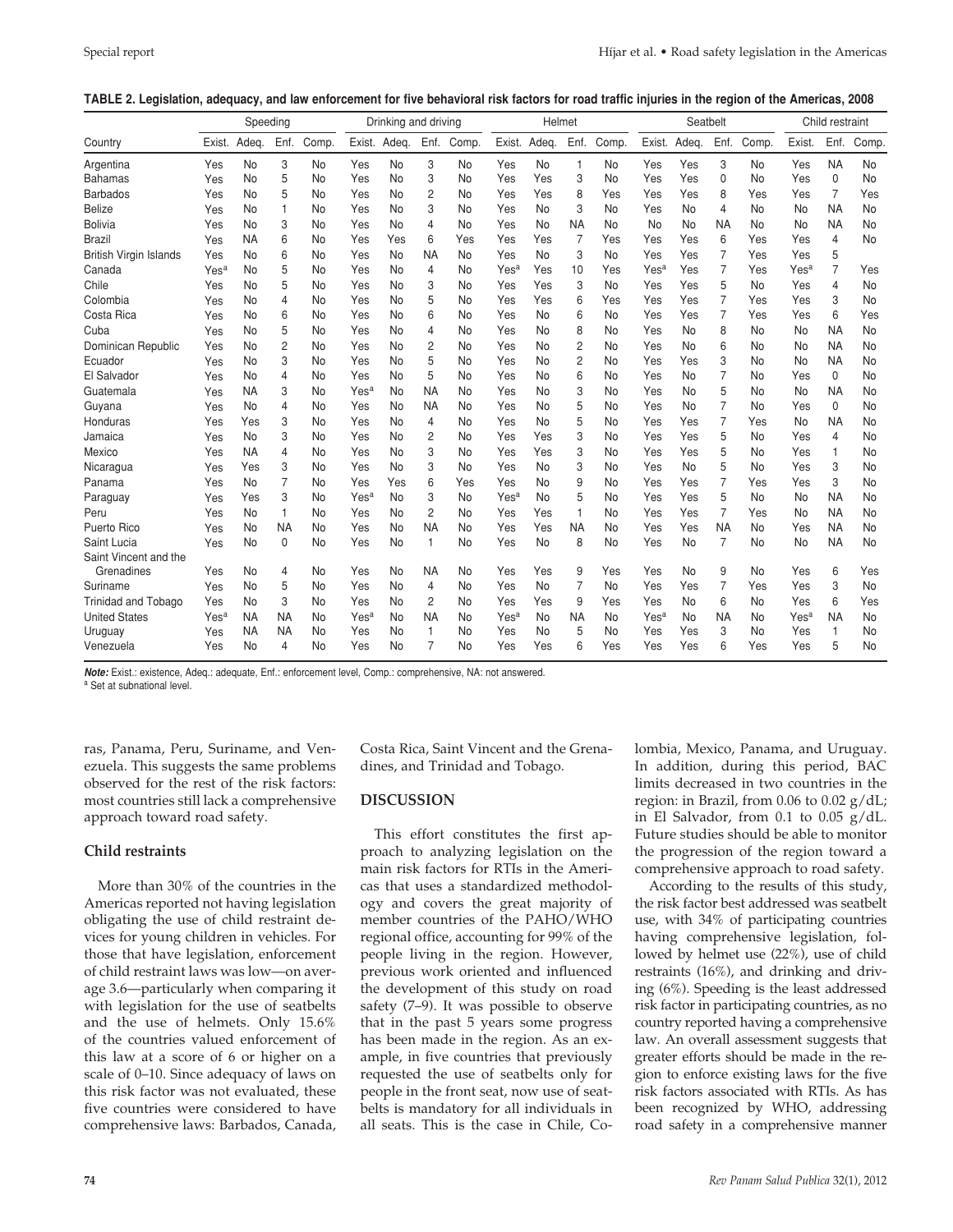requires the involvement of multiple sectors through a common and coordinated multisectoral strategy on RTI prevention (3). In order to do this, a key element would be to allocate more financial resources, which still seems to be pending. Currently, only 8 of the 32 countries informed investment in road safety, and this fund appears not to be sufficient for the magnitude of the documented problem (4). Allocating money for road safety must include the built environment: roads where drivers can control speed, education campaigns to target awareness of reducing alcohol intake, and communicating the level of child mortality associated with lack of child restraints, to mention a few. The complexity of RTIs suggests that law enforcement alone is not enough and education and the improvement of safe road infrastructure should accompany application of the law.

This study has some limitations. The objective of the GRSS was not to corroborate or confirm the answers provided by respondents. As a result, this analysis assumes that all responses are correct, although responses might reflect a lack of accurate knowledge or familiarity with the topics explored among respondents. Although information was further validated by all governments, there is evidence that questions some of the answers provided by some participants (10). We also should be cautious with the information provided by all participants, as personal evaluation is subjective and context specific. In addition, it is important to consider that the

use of child restraints might not be a priority in some countries of the region that have low motorization rates or where most road traffic victims are vulnerable road users, such as pedestrians. As discussed by some authors, not all health policies are beneficial for all road users and vulnerable road users might benefit the least (11). An illustrative example is the drinking and driving law, which focuses on car drivers, while the evidence shows that drunken motorcyclists and pedestrians have a high risk of being involved in a crash, but they are not included in the legislation (12). Thus, we can make the point that future work should address more legislation and health policies aimed at protecting those vulnerable road users in order to reduce the gap in terms of the burden of disease among groups of low socioeconomic status, who tend to be pedestrians (13).

Last, while law enforcement is essential for road safety, as highlighted by some authors (14), it is also important to improve existing laws. In this respect, international best practices and evaluated interventions should be copied and adapted to the specificities of the region. In at least two countries in the region (Colombia and Suriname), a new road user is appearing on the scene—motorcyclists (4)—which suggests two things: a probable reshaping of RTIs in the region and, consequently, the priorities of safety legislation and an opportunity to anticipate the problem by looking at international practices best developed in Southeast Asian countries.

#### **Conclusions**

- • Having laws aimed at addressing an important risk factor for RTIs is desirable, but it is only the first step.
- Having adequate laws is even better; laws should be based on what is known to be more effective.
- • Enforcing laws is essential for road safety: improvement is still needed in the region.

#### **RECOMMENDATIONS**

Comprehensive laws are necessary to improve road safety for all road users, especially for the vulnerable ones. In setting speed limits, it is important to consider the type and function of the roads and streets, BAC limits should guarantee a reduction in driving under the influence of alcohol, and use of proper protection equipment should be required. Countries must think about law enforcement as a priority and ensure they have resources in their budgets for that purpose.

**Acknowledgments.** This analysis was enriched by comments received from Vilma P. Gawryszewski, Pierre Maurice, Jasline Flores, Margaret Herbert, Andrés Villaveces, José Ignacio Nazif Muñoz, Luis Roberto Escoto, and Maristela Monteiro. Opinions expressed in this work represent the point of view of the authors and not necessarily of their institutions. Financial support was provided by the Pan American Health Organization and Bloomberg's Philanthropies.

#### **REFERENCES**

- 1. Peden MM. World report on road traffic injury prevention. Geneva: WHO; 2004.
- 2. Organización Panamericana de la Salud. Lesiones no intencionales. Legislación de América Latina sobre programas preventivos y responsabilidades. Colisión y atropello por vehículos, caídas, quemaduras y ahogamientos. 1a ed. Washington, D.C.: OPS; 2004.
- 3. World Health Organization. Global status report on road safety: time for action. Geneva: WHO; 2009.
- 4. Organización Panamericana de la Salud. Informe sobre el estado de la seguridad vial en la región de las Américas. 1a ed. Washington, D.C.: OPS; 2009.
- 5. World Health Organization. Methodology of the global status report on road safety. Geneva: WHO; 2009. Available from: http:// www.who.int/violence\_injury\_prevention/

road\_safety\_status/methodology/en/index. html Accessed 25 May 2012.

- 6. Stata Corporation. Stata 10.1. Stata Press publication. College Station, TX: Stata Press; 2009.
- 7. Acero-Velásquez H, Concha-Eastman A. La seguridad vial un problema de política pública. Washington, D.C.: OPS; 2004.
- 8. Concha-Eastman A. Road safety in the Americas: an overview. Washington, D.C.: PAHO; 2004.
- 9. Planzer R. La seguridad vial en la región de América Latina y el Caribe. Situación actual y desafíos. Santiago de Chile: Comisión Económica para América Latina y el Caribe; 2005. (Report Number 102.)
- 10. Híjar M, Chandran A, Pérez-Núñez R, Lunnen JC, Rodríguez-Hernández J, Hyder AA. Quantifying the underestimated burden of road traffic mortality in Mexico: a com-

parison of three approaches. Traffic Inj Prev. 2012;13(Suppl 1):5–10.

- 11. Ameratunga S, Híjar M, Norton R. Roadtraffic injuries: confronting disparities to address a global-health problem. Lancet. 2006;367(9521):1533–40.
- 12. Híjar M, Trostle JA. Traffic law enforcement and safety. Lancet. 2003;362(9386):833.
- 13. Nantulya VM, Reich MR. Equity dimensions of road traffic injuries in low- and middleincome countries. Inj Control Saf Promot. 2003;10(1–2):13–20.
- 14. Beltramino JC, Carrera E. El respeto a las normas de tránsito en la ciudad de Santa Fé, Argentina. Rev Panam Salud Publica. 2007;22(2):141–5.

Manuscript received on 22 June 2011. Revised version accepted for publication on 13 April 2012.